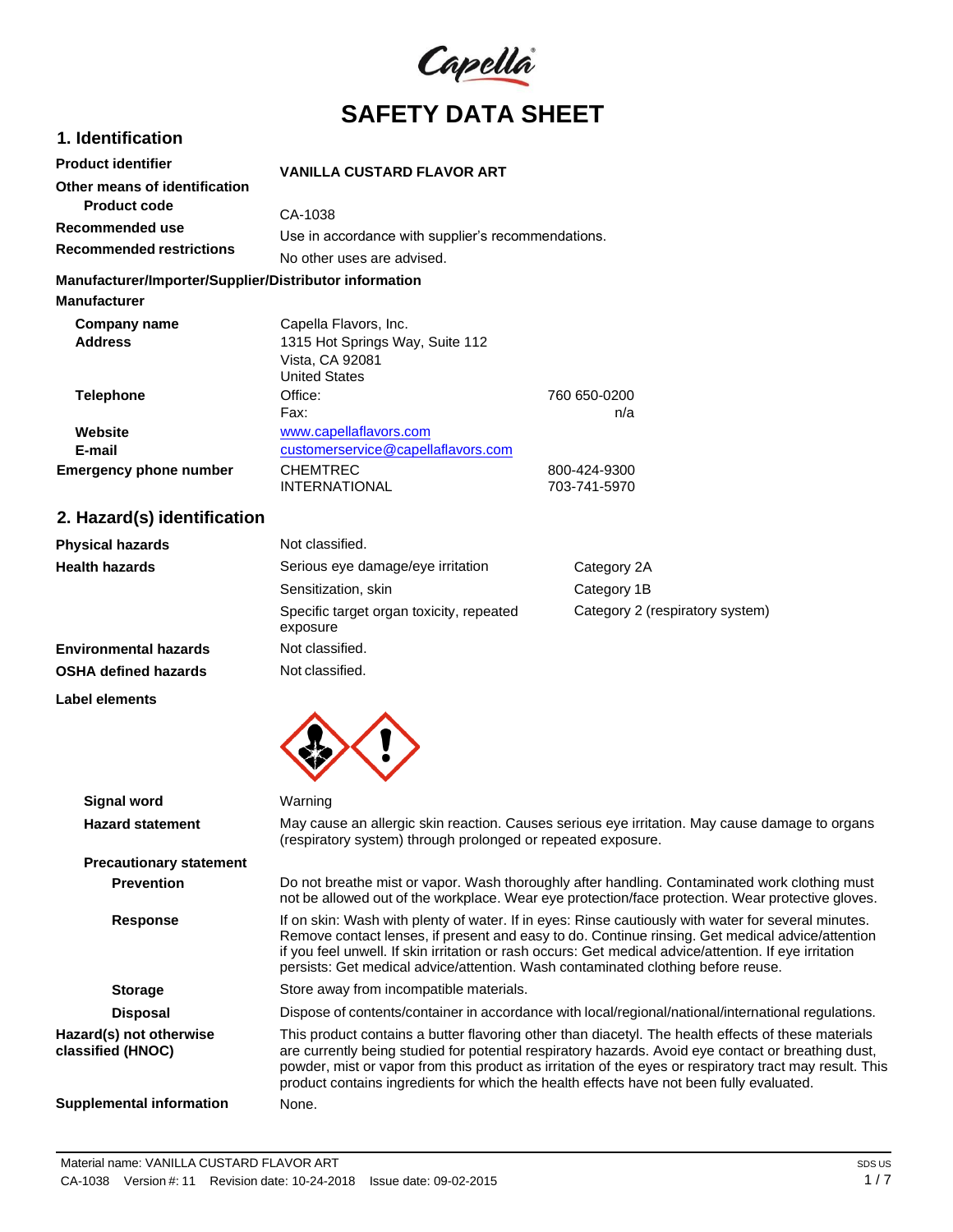# **3. Composition/information on ingredients**

## **Mixtures**

| <b>Chemical name</b>                         | Common name and synonyms | <b>CAS number</b> | %         |
|----------------------------------------------|--------------------------|-------------------|-----------|
| PROPYLENE GLYCOL<br><b>NOM</b><br>NFI        |                          | $57-55-6$         | $70 - 80$ |
| VANILLIN #234                                |                          | 121-33-5          | $5 - 10$  |
| ETHYL MALTOL<br>NOM #169                     |                          | 4940-11-8         | $3 - 5$   |
| ETHYL VANILLIN #296                          |                          | 121-32-4          | $3 - 5$   |
| PENTANEDIONE, 2,3 (ACETYL<br>PROPIONYL) #205 |                          | 600-14-6          | $1 - < 3$ |
| Other components below reportable levels     |                          |                   | $5 - 10$  |

\*Designates that a specific chemical identity and/or percentage of composition has been withheld as a trade secret.

| 4. First-aid measures                                                        |                                                                                                                                                                                                                                          |
|------------------------------------------------------------------------------|------------------------------------------------------------------------------------------------------------------------------------------------------------------------------------------------------------------------------------------|
| <b>Inhalation</b>                                                            | Remove victim to fresh air and keep at rest in a position comfortable for breathing. If experiencing<br>respiratory symptoms: Call a POISON CENTER or doctor/physician.                                                                  |
| <b>Skin contact</b>                                                          | Remove contaminated clothing immediately and wash skin with soap and water. In case of<br>eczema or other skin disorders: Seek medical attention and take along these instructions.                                                      |
| Eye contact                                                                  | Immediately flush eyes with plenty of water for at least 15 minutes. Remove contact lenses, if<br>present and easy to do. Continue rinsing. Get medical attention if irritation develops and persists.                                   |
| Ingestion                                                                    | Rinse mouth. Get medical attention if symptoms occur.                                                                                                                                                                                    |
| <b>Most important</b><br>symptoms/effects, acute and<br>delayed              | Severe eye irritation. Symptoms may include stinging, tearing, redness, swelling, and blurred<br>vision. May cause an allergic skin reaction. Dermatitis. Rash. Prolonged exposure may cause<br>chronic effects.                         |
| Indication of immediate<br>medical attention and special<br>treatment needed | Provide general supportive measures and treat symptomatically. In case of shortness of breath,<br>give oxygen. Keep victim warm. Keep victim under observation. Symptoms may be delayed.                                                 |
| <b>General information</b>                                                   | If you feel unwell, seek medical advice (show the label where possible). Ensure that medical<br>personnel are aware of the material(s) involved, and take precautions to protect themselves. Wash<br>contaminated clothing before reuse. |
| 5. Fire-fighting measures                                                    |                                                                                                                                                                                                                                          |
| Suitable extinguishing media                                                 | Alcohol resistant foam. Powder. Carbon dioxide (CO2).                                                                                                                                                                                    |
| Unsuitable extinguishing<br>media                                            | Do not use water jet as an extinguisher, as this will spread the fire.                                                                                                                                                                   |
| Specific hazards arising from<br>the chemical                                | During fire, gases hazardous to health may be formed.                                                                                                                                                                                    |
| Special protective equipment<br>and precautions for firefighters             | Self-contained breathing apparatus and full protective clothing must be worn in case of fire.                                                                                                                                            |
| <b>Fire fighting</b><br>equipment/instructions                               | Move containers from fire area if you can do so without risk.                                                                                                                                                                            |

**Specific methods General fire hazards** Use standard firefighting procedures and consider the hazards of other involved materials. No unusual fire or explosion hazards noted.

# **6. Accidental release measures**

**Personal precautions, protective equipment and emergency procedures**

Keep unnecessary personnel away. Keep people away from and upwind of spill/leak. Wear appropriate protective equipment and clothing during clean-up. Do not breathe mist or vapor. Avoid inhalation of vapor, fumes, dust and/or mist from the spilled material. Do not touch damaged containers or spilled material unless wearing appropriate protective clothing. Ensure adequate ventilation. Local authorities should be advised if significant spillages cannot be contained. For personal protection, see section 8 of the SDS.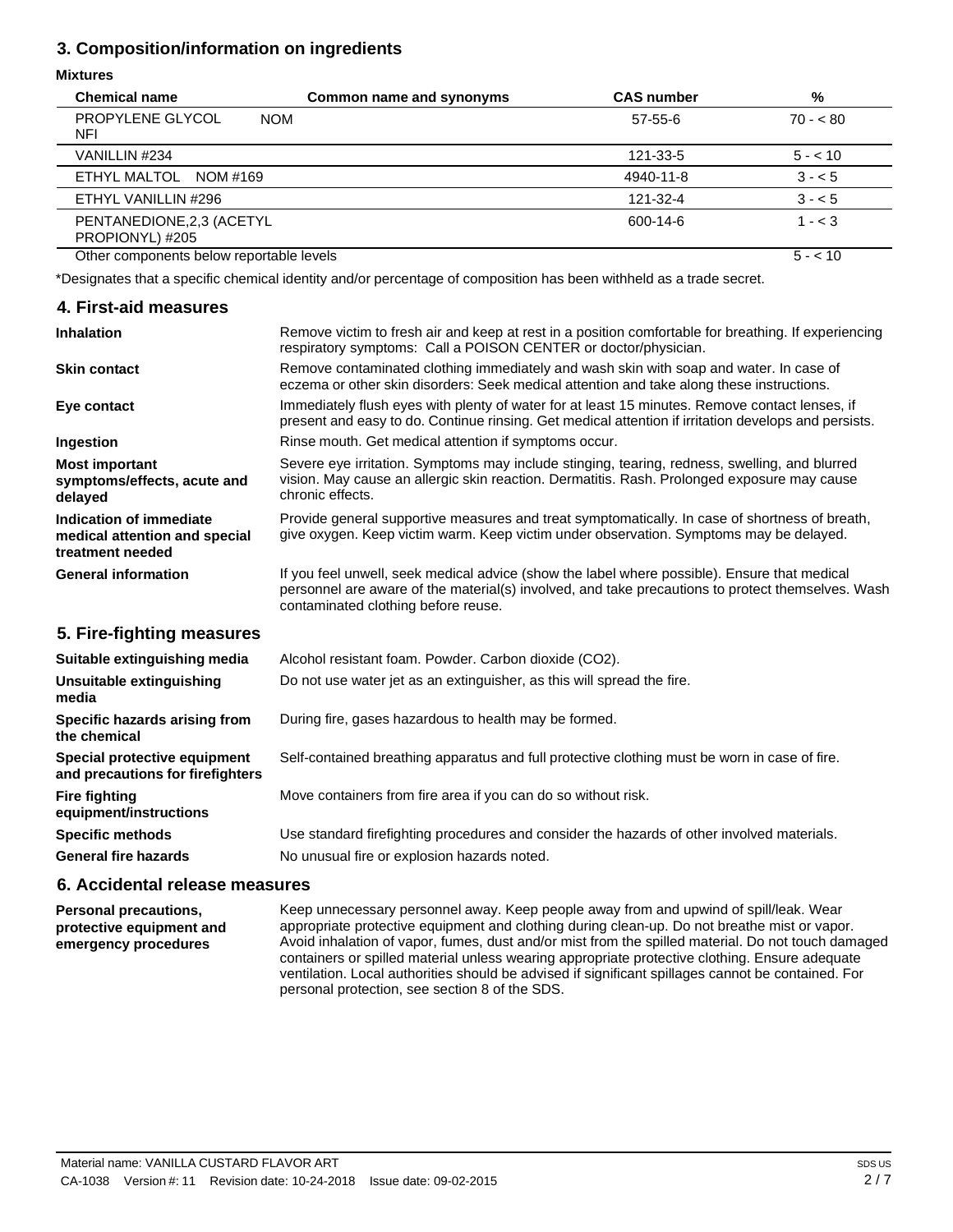| <b>Methods and materials for</b><br>containment and cleaning up | Use water spray to reduce vapors or divert vapor cloud drift.                                                                                                                                                                                         |
|-----------------------------------------------------------------|-------------------------------------------------------------------------------------------------------------------------------------------------------------------------------------------------------------------------------------------------------|
|                                                                 | Large Spills: Stop the flow of material, if this is without risk. Dike the spilled material, where this is<br>possible. Absorb in vermiculite, dry sand or earth and place into containers. Following product<br>recovery, flush area with water.     |
|                                                                 | Small Spills: Wipe up with absorbent material (e.g. cloth, fleece). Clean surface thoroughly to<br>remove residual contamination.                                                                                                                     |
|                                                                 | Never return spills to original containers for re-use. For waste disposal, see section 13 of the SDS.                                                                                                                                                 |
| <b>Environmental precautions</b>                                | Avoid discharge into drains, water courses or onto the ground.                                                                                                                                                                                        |
| 7. Handling and storage                                         |                                                                                                                                                                                                                                                       |
| <b>Precautions for safe handling</b>                            | Do not breathe mist or vapor. Avoid contact with eyes, skin, and clothing. Avoid prolonged<br>exposure. Use only outdoors or in a well-ventilated area. Wear appropriate personal protective<br>equipment. Observe good industrial hygiene practices. |
| Conditions for safe storage,<br>including any incompatibilities | Store locked up. Store in original tightly closed container. Store in a well-ventilated place. Store<br>away from incompatible materials (see Section 10 of the SDS).                                                                                 |

# **8. Exposure controls/personal protection**

## **Occupational exposure limits**

The following constituents are the only constituents of the product which have a PEL, TLV or other recommended exposure limit. At this time, the other constituents have no known exposure limits.

## **US. Workplace Environmental Exposure Level (WEEL) Guides**

| <b>Components</b>                         | <b>Type</b>                                                                                                                                                                                                                                                                                                                                                                                                                        | Value                                                      | Form     |  |
|-------------------------------------------|------------------------------------------------------------------------------------------------------------------------------------------------------------------------------------------------------------------------------------------------------------------------------------------------------------------------------------------------------------------------------------------------------------------------------------|------------------------------------------------------------|----------|--|
| PROPYLENE GLYCOL<br>NOM NFI (CAS 57-55-6) | <b>TWA</b>                                                                                                                                                                                                                                                                                                                                                                                                                         | $10 \text{ mg/m}$                                          | Aerosol. |  |
| VANILLIN #234 (CAS<br>$121 - 33 - 5$      | <b>TWA</b>                                                                                                                                                                                                                                                                                                                                                                                                                         | $10 \text{ mg/m}$                                          |          |  |
| <b>Biological limit values</b>            |                                                                                                                                                                                                                                                                                                                                                                                                                                    | No biological exposure limits noted for the ingredient(s). |          |  |
| Appropriate engineering<br>controls       | Good general ventilation (typically 10 air changes per hour) should be used. Ventilation rates<br>should be matched to conditions. If applicable, use process enclosures, local exhaust ventilation,<br>or other engineering controls to maintain airborne levels below recommended exposure limits. If<br>exposure limits have not been established, maintain airborne levels to an acceptable level. Provide<br>eyewash station. |                                                            |          |  |
|                                           | Individual protection measures, such as personal protective equipment                                                                                                                                                                                                                                                                                                                                                              |                                                            |          |  |
| <b>Eye/face protection</b>                | Chemical respirator with organic vapor cartridge and full facepiece.                                                                                                                                                                                                                                                                                                                                                               |                                                            |          |  |
| <b>Skin protection</b>                    |                                                                                                                                                                                                                                                                                                                                                                                                                                    |                                                            |          |  |
| <b>Hand protection</b>                    | Wear appropriate chemical resistant gloves.                                                                                                                                                                                                                                                                                                                                                                                        |                                                            |          |  |
| Other                                     | Wear appropriate chemical resistant clothing. Use of an impervious apron is recommended.                                                                                                                                                                                                                                                                                                                                           |                                                            |          |  |
| <b>Respiratory protection</b>             | Chemical respirator with organic vapor cartridge and full facepiece.                                                                                                                                                                                                                                                                                                                                                               |                                                            |          |  |
| <b>Thermal hazards</b>                    | Wear appropriate thermal protective clothing, when necessary.                                                                                                                                                                                                                                                                                                                                                                      |                                                            |          |  |
| <b>General hygiene</b><br>considerations  | Always observe good personal hygiene measures, such as washing after handling the material<br>and before eating, drinking, and/or smoking. Routinely wash work clothing and protective<br>equipment to remove contaminants. Contaminated work clothing should not be allowed out of the<br>workplace.                                                                                                                              |                                                            |          |  |

# **9. Physical and chemical properties**

### **Appearance Physical state Form Color Odor** Liquid. Liquid. Not available. Not available. **Odor threshold** Not available. **pH** Not available. **Melting point/freezing point** -74.2 °F (-59 °C) estimated **Initial boiling point and boiling range** 370.76 °F (188.2 °C) estimated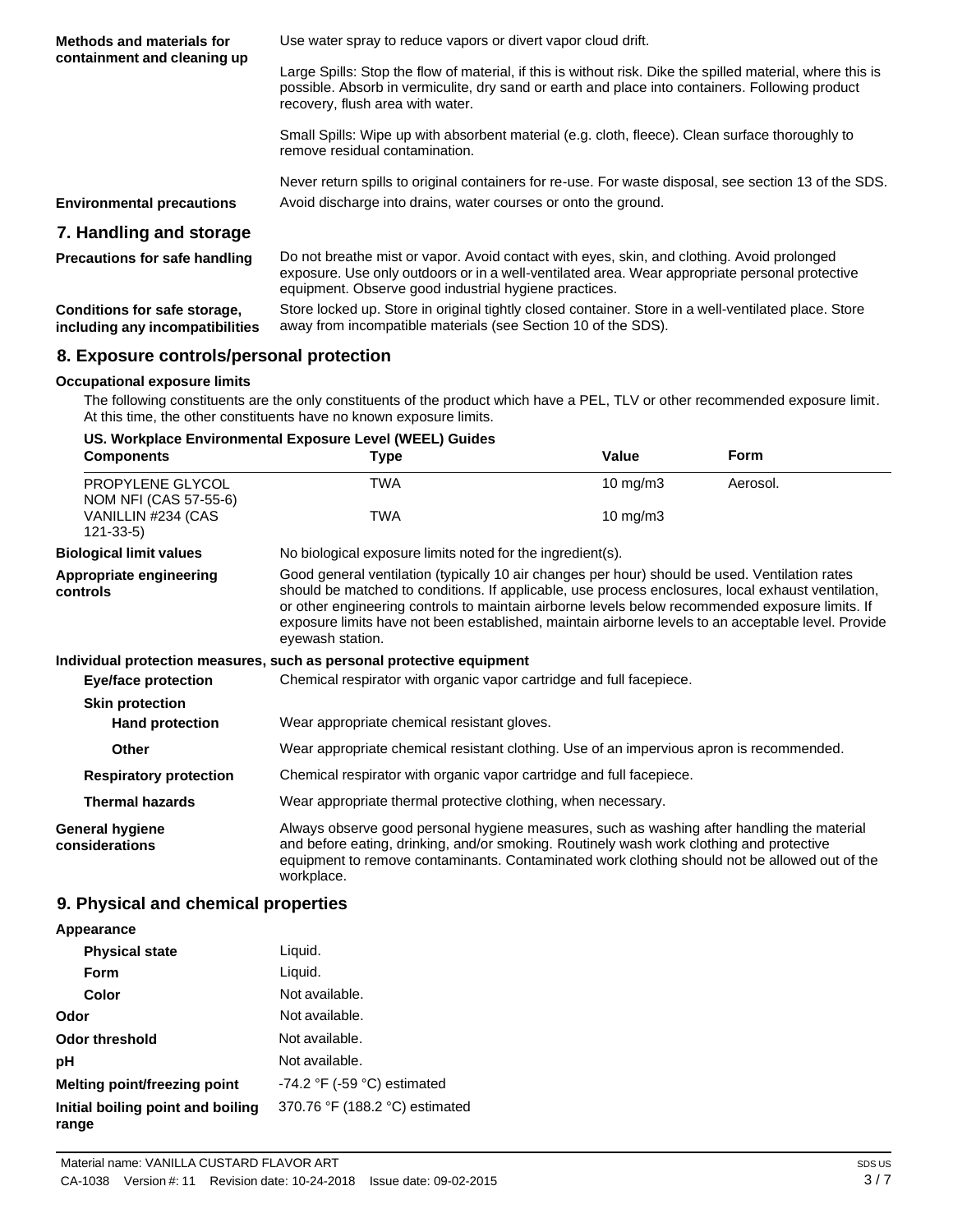| <b>Flash point</b>                                | 198.1 °F (92.3 °C)           |
|---------------------------------------------------|------------------------------|
| <b>Evaporation rate</b>                           | Not available.               |
| Flammability (solid, gas)                         | Not applicable.              |
| Upper/lower flammability or explosive limits      |                              |
| <b>Flammability limit - lower</b><br>(%)          | Not available.               |
| <b>Flammability limit - upper</b><br>(%)          | Not available.               |
| Explosive limit - lower (%)                       | Not available.               |
| Explosive limit - upper (%)                       | Not available.               |
| Vapor pressure                                    | 0.15 hPa estimated           |
| Vapor density                                     | Not available.               |
| <b>Relative density</b>                           | Not available.               |
| Solubility(ies)                                   |                              |
| Solubility (water)                                | Not available.               |
| <b>Partition coefficient</b><br>(n-octanol/water) | Not available.               |
| <b>Auto-ignition temperature</b>                  | 700 °F (371.11 °C) estimated |
| <b>Decomposition temperature</b>                  | Not available.               |
| <b>Viscosity</b>                                  | Not available.               |
| <b>Other information</b>                          |                              |
| <b>Explosive properties</b>                       | Not explosive.               |
| <b>Flammability class</b>                         | Combustible IIIA estimated   |
| <b>Oxidizing properties</b>                       | Not oxidizing.               |
| <b>Refractive index</b>                           | 1.434 - 1.464                |
| <b>Specific gravity</b>                           | $1.04 - 1.08$                |
|                                                   |                              |

# **10. Stability and reactivity**

| <b>Reactivity</b>                            | The product is stable and non-reactive under normal conditions of use, storage and transport. |
|----------------------------------------------|-----------------------------------------------------------------------------------------------|
| <b>Chemical stability</b>                    | Material is stable under normal conditions.                                                   |
| <b>Possibility of hazardous</b><br>reactions | No dangerous reaction known under conditions of normal use.                                   |
| <b>Conditions to avoid</b>                   | Avoid temperatures exceeding the flash point. Contact with incompatible materials.            |
| Incompatible materials                       | Strong oxidizing agents.                                                                      |
| <b>Hazardous decomposition</b><br>products   | No hazardous decomposition products are known.                                                |

# **11. Toxicological information**

# **Information on likely routes of exposure**

| <b>Inhalation</b>                                                                  | May cause damage to organs through prolonged or repeated exposure by inhalation. May cause<br>irritation to the respiratory system.                             |
|------------------------------------------------------------------------------------|-----------------------------------------------------------------------------------------------------------------------------------------------------------------|
| <b>Skin contact</b>                                                                | May cause an allergic skin reaction.                                                                                                                            |
| Eye contact                                                                        | Causes serious eye irritation.                                                                                                                                  |
| Ingestion                                                                          | Expected to be a low ingestion hazard.                                                                                                                          |
| Symptoms related to the<br>physical, chemical and<br>toxicological characteristics | Severe eye irritation. Symptoms may include stinging, tearing, redness, swelling, and blurred<br>vision. May cause an allergic skin reaction. Dermatitis. Rash. |
| Information on toxicological effects                                               |                                                                                                                                                                 |
| <b>Acute toxicity</b>                                                              | Not available.                                                                                                                                                  |
|                                                                                    |                                                                                                                                                                 |

| <b>ACUTE TOXICITY</b>            | inot available.                                        |
|----------------------------------|--------------------------------------------------------|
| <b>Skin corrosion/irritation</b> | Prolonged skin contact may cause temporary irritation. |
| Serious eve damage/eve           | Causes serious eye irritation.                         |
| <i>irritation</i>                |                                                        |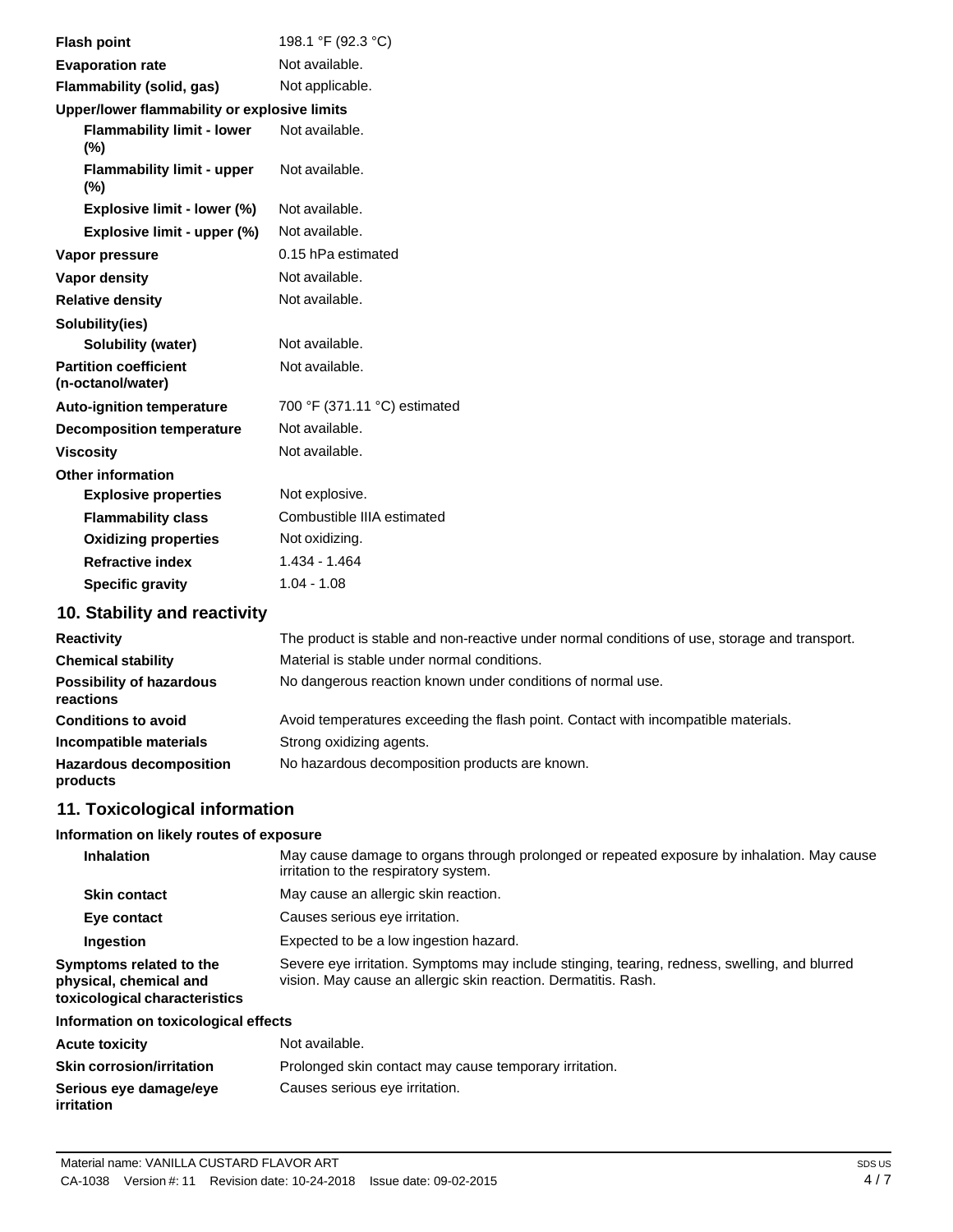| Respiratory or skin sensitization                                                                                                                              |                                                                                                                                                                                                                        |                                                                                                 |  |
|----------------------------------------------------------------------------------------------------------------------------------------------------------------|------------------------------------------------------------------------------------------------------------------------------------------------------------------------------------------------------------------------|-------------------------------------------------------------------------------------------------|--|
| <b>Respiratory sensitization</b>                                                                                                                               | Not a respiratory sensitizer.                                                                                                                                                                                          |                                                                                                 |  |
| <b>Skin sensitization</b>                                                                                                                                      | May cause an allergic skin reaction.                                                                                                                                                                                   |                                                                                                 |  |
| Germ cell mutagenicity                                                                                                                                         | No data available to indicate product or any components present at greater than 0.1% are<br>mutagenic or genotoxic.                                                                                                    |                                                                                                 |  |
| Carcinogenicity                                                                                                                                                | Not classifiable as to carcinogenicity to humans.                                                                                                                                                                      |                                                                                                 |  |
| IARC Monographs. Overall Evaluation of Carcinogenicity                                                                                                         |                                                                                                                                                                                                                        |                                                                                                 |  |
| Not listed.<br>OSHA Specifically Regulated Substances (29 CFR 1910.1001-1050)<br>Not regulated.<br>US. National Toxicology Program (NTP) Report on Carcinogens |                                                                                                                                                                                                                        |                                                                                                 |  |
| Not listed.                                                                                                                                                    |                                                                                                                                                                                                                        |                                                                                                 |  |
| <b>Reproductive toxicity</b>                                                                                                                                   | This product is not expected to cause reproductive or developmental effects.                                                                                                                                           |                                                                                                 |  |
| Specific target organ toxicity -<br>single exposure                                                                                                            | Not classified.                                                                                                                                                                                                        |                                                                                                 |  |
| Specific target organ toxicity -<br>repeated exposure                                                                                                          | May cause damage to organs (respiratory system) through prolonged or repeated exposure.                                                                                                                                |                                                                                                 |  |
| <b>Aspiration hazard</b>                                                                                                                                       | Not an aspiration hazard.                                                                                                                                                                                              |                                                                                                 |  |
| <b>Chronic effects</b>                                                                                                                                         | May cause damage to organs through prolonged or repeated exposure. Prolonged inhalation may<br>be harmful.                                                                                                             |                                                                                                 |  |
| 12. Ecological information                                                                                                                                     |                                                                                                                                                                                                                        |                                                                                                 |  |
| <b>Ecotoxicity</b>                                                                                                                                             | The product is not classified as environmentally hazardous. However, this does not exclude the<br>possibility that large or frequent spills can have a harmful or damaging effect on the environment.                  |                                                                                                 |  |
| Persistence and degradability                                                                                                                                  |                                                                                                                                                                                                                        |                                                                                                 |  |
| <b>Bioaccumulative potential</b>                                                                                                                               |                                                                                                                                                                                                                        |                                                                                                 |  |
| Partition coefficient n-octanol / water (log Kow)                                                                                                              |                                                                                                                                                                                                                        |                                                                                                 |  |
| ETHYL VANILLIN #296<br>PROPYLENE GLYCOL                                                                                                                        | NOM NFI                                                                                                                                                                                                                | 1.61<br>$-0.92$                                                                                 |  |
| VANILLIN #234                                                                                                                                                  |                                                                                                                                                                                                                        | 1.37                                                                                            |  |
| <b>Mobility in soil</b>                                                                                                                                        | No data available.                                                                                                                                                                                                     |                                                                                                 |  |
| Other adverse effects                                                                                                                                          | No other adverse environmental effects (e.g. ozone depletion, photochemical ozone creation<br>potential, endocrine disruption, global warming potential) are expected from this component.                             |                                                                                                 |  |
| 13. Disposal considerations                                                                                                                                    |                                                                                                                                                                                                                        |                                                                                                 |  |
|                                                                                                                                                                |                                                                                                                                                                                                                        | Collect and reclaim or dispose in sealed containers at licensed waste disposal site. Dispose of |  |
| <b>Disposal instructions</b>                                                                                                                                   |                                                                                                                                                                                                                        | contents/container in accordance with local/regional/national/international regulations.        |  |
| Local disposal regulations                                                                                                                                     | Dispose in accordance with all applicable regulations.                                                                                                                                                                 |                                                                                                 |  |
| Hazardous waste code                                                                                                                                           | The waste code should be assigned in discussion between the user, the producer and the waste<br>disposal company.                                                                                                      |                                                                                                 |  |
| Waste from residues / unused<br>products                                                                                                                       | Dispose of in accordance with local regulations. Empty containers or liners may retain some<br>product residues. This material and its container must be disposed of in a safe manner (see:<br>Disposal instructions). |                                                                                                 |  |
| <b>Contaminated packaging</b>                                                                                                                                  | Since emptied containers may retain product residue, follow label warnings even after container is<br>emptied. Empty containers should be taken to an approved waste handling site for recycling or<br>disposal.       |                                                                                                 |  |
| 14. Transport information                                                                                                                                      |                                                                                                                                                                                                                        |                                                                                                 |  |
| דמח                                                                                                                                                            |                                                                                                                                                                                                                        |                                                                                                 |  |

## **DOT**

Not regulated as dangerous goods.

# **IATA**

Not regulated as dangerous goods.

## **IMDG**

Not regulated as dangerous goods.

**Transport in bulk according to** Not established.**Annex II of MARPOL 73/78 and the IBC Code**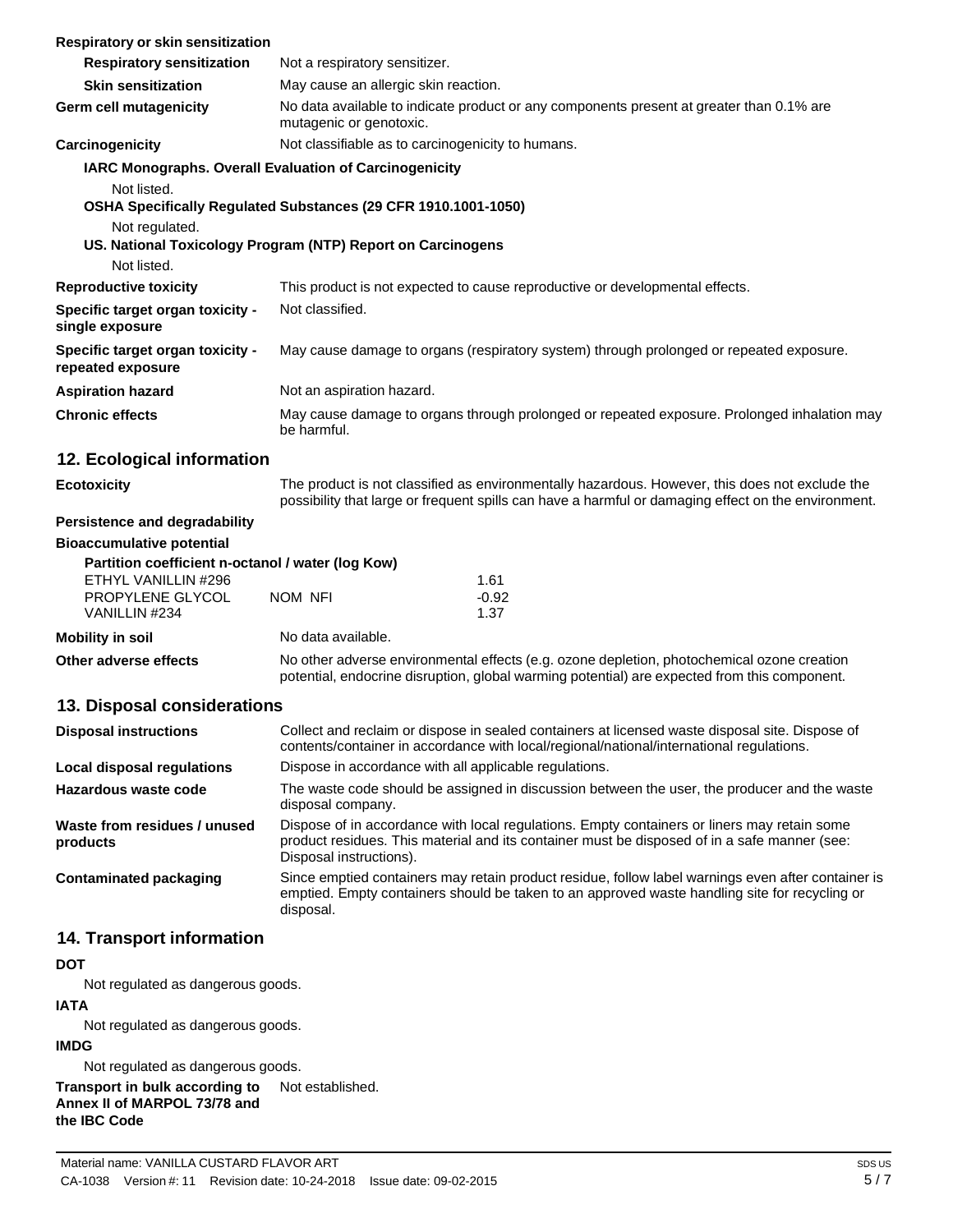# **15. Regulatory information**

| US federal regulations                                | This product is a "Hazardous Chemical" as defined by the OSHA Hazard Communication<br>Standard, 29 CFR 1910.1200.                                                                                                                                                                          |                        |  |
|-------------------------------------------------------|--------------------------------------------------------------------------------------------------------------------------------------------------------------------------------------------------------------------------------------------------------------------------------------------|------------------------|--|
|                                                       | TSCA Section 12(b) Export Notification (40 CFR 707, Subpt. D)                                                                                                                                                                                                                              |                        |  |
| Not regulated.                                        |                                                                                                                                                                                                                                                                                            |                        |  |
| <b>CERCLA Hazardous Substance List (40 CFR 302.4)</b> |                                                                                                                                                                                                                                                                                            |                        |  |
| Not listed.                                           |                                                                                                                                                                                                                                                                                            |                        |  |
| <b>SARA 304 Emergency release notification</b>        |                                                                                                                                                                                                                                                                                            |                        |  |
| Not regulated.                                        | OSHA Specifically Regulated Substances (29 CFR 1910.1001-1050)                                                                                                                                                                                                                             |                        |  |
| Not regulated.                                        |                                                                                                                                                                                                                                                                                            |                        |  |
|                                                       | Superfund Amendments and Reauthorization Act of 1986 (SARA)                                                                                                                                                                                                                                |                        |  |
| <b>Hazard categories</b>                              | Immediate Hazard - Yes                                                                                                                                                                                                                                                                     |                        |  |
|                                                       | Delayed Hazard - Yes                                                                                                                                                                                                                                                                       |                        |  |
|                                                       | Fire Hazard - No<br>Pressure Hazard - No                                                                                                                                                                                                                                                   |                        |  |
|                                                       | Reactivity Hazard - No                                                                                                                                                                                                                                                                     |                        |  |
| <b>SARA 302 Extremely hazardous substance</b>         |                                                                                                                                                                                                                                                                                            |                        |  |
| Not listed.                                           |                                                                                                                                                                                                                                                                                            |                        |  |
| SARA 311/312 Hazardous<br>chemical                    | No                                                                                                                                                                                                                                                                                         |                        |  |
| SARA 313 (TRI reporting)<br>Not regulated.            |                                                                                                                                                                                                                                                                                            |                        |  |
| Other federal regulations                             |                                                                                                                                                                                                                                                                                            |                        |  |
|                                                       | Clean Air Act (CAA) Section 112 Hazardous Air Pollutants (HAPs) List                                                                                                                                                                                                                       |                        |  |
| Not regulated.                                        |                                                                                                                                                                                                                                                                                            |                        |  |
|                                                       | Clean Air Act (CAA) Section 112(r) Accidental Release Prevention (40 CFR 68.130)                                                                                                                                                                                                           |                        |  |
| Not regulated.                                        |                                                                                                                                                                                                                                                                                            |                        |  |
| <b>Safe Drinking Water Act</b><br>(SDWA)              | Not regulated.                                                                                                                                                                                                                                                                             |                        |  |
|                                                       | FEMA Priority Substances Respiratory Health and Safety in the Flavor Manufacturing Workplace                                                                                                                                                                                               |                        |  |
| $(CAS 600-14-6)$                                      | PENTANEDIONE, 2,3 (ACETYL PROPIONYL) #205 High priority                                                                                                                                                                                                                                    |                        |  |
| <b>US state regulations</b>                           | California Safe Drinking Water and Toxic Enforcement Act of 1986 (Proposition 65): This material<br>is not known to contain any chemicals currently listed as carcinogens or reproductive toxins.                                                                                          |                        |  |
| <b>International Inventories</b>                      |                                                                                                                                                                                                                                                                                            |                        |  |
| Country(s) or region                                  | Inventory name                                                                                                                                                                                                                                                                             | On inventory (yes/no)* |  |
| Australia                                             | Australian Inventory of Chemical Substances (AICS)                                                                                                                                                                                                                                         | Yes                    |  |
| Canada                                                | Domestic Substances List (DSL)                                                                                                                                                                                                                                                             | Yes                    |  |
| Canada                                                | Non-Domestic Substances List (NDSL)                                                                                                                                                                                                                                                        | No.                    |  |
| China                                                 | Inventory of Existing Chemical Substances in China (IECSC)                                                                                                                                                                                                                                 | Yes                    |  |
| Europe                                                | European Inventory of Existing Commercial Chemical<br>Substances (EINECS)                                                                                                                                                                                                                  | Yes                    |  |
| Europe                                                | European List of Notified Chemical Substances (ELINCS)                                                                                                                                                                                                                                     | No.                    |  |
| Japan                                                 | Inventory of Existing and New Chemical Substances (ENCS)                                                                                                                                                                                                                                   | Yes                    |  |
| Korea                                                 | Existing Chemicals List (ECL)                                                                                                                                                                                                                                                              | No                     |  |
| New Zealand                                           | New Zealand Inventory                                                                                                                                                                                                                                                                      | Yes                    |  |
| Philippines                                           | Philippine Inventory of Chemicals and Chemical Substances<br>(PICCS)                                                                                                                                                                                                                       | Yes                    |  |
| United States & Puerto Rico                           | Toxic Substances Control Act (TSCA) Inventory                                                                                                                                                                                                                                              | Yes                    |  |
| country(s).                                           | *A "Yes" indicates that all components of this product comply with the inventory requirements administered by the governing country(s)<br>A "No" indicates that one or more components of the product are not listed or exempt from listing on the inventory administered by the governing |                        |  |

# **16. Other information, including date of preparation or last revision**

**Issue date** 09-02-2015